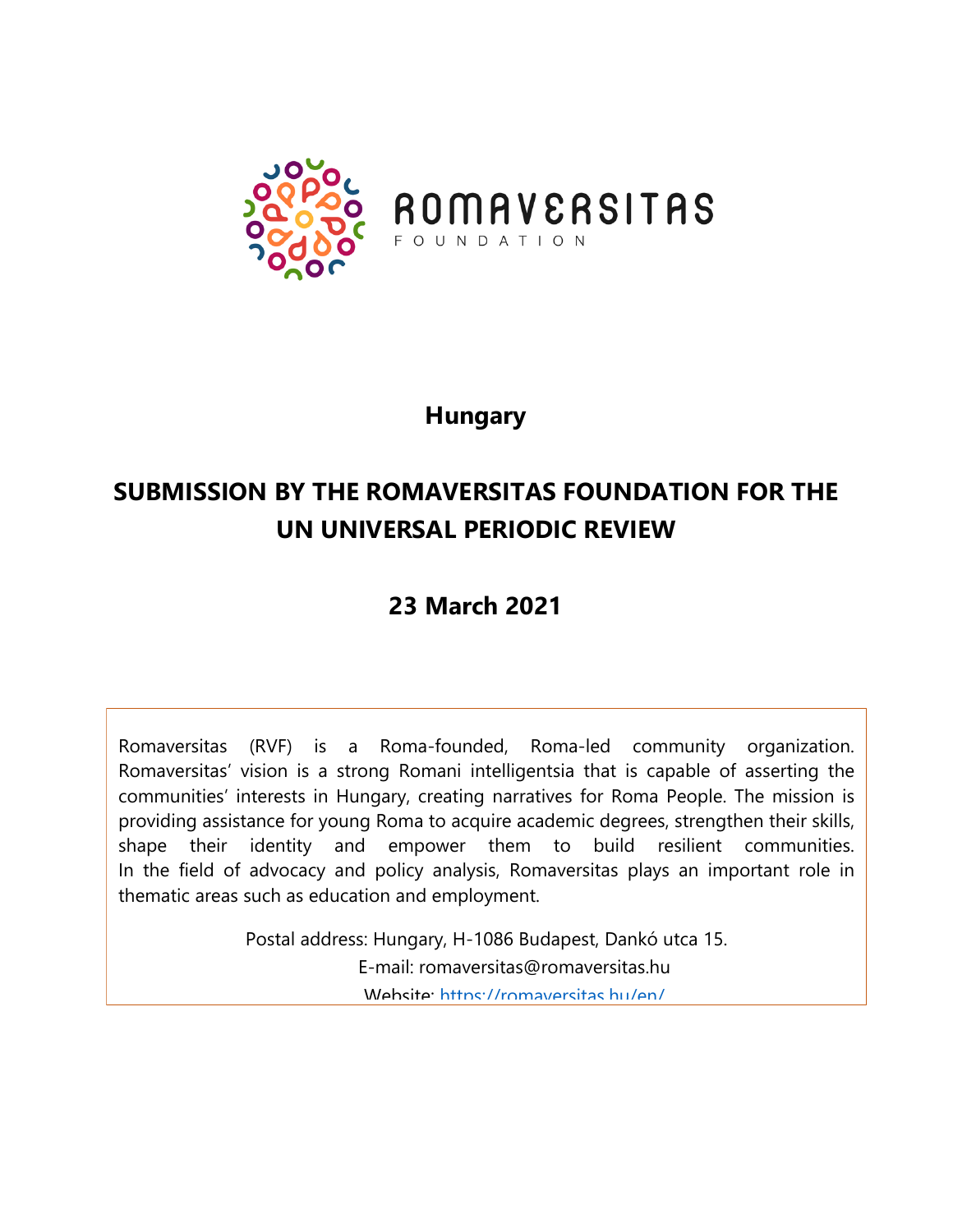#### **I. Non-discrimination, Antigypsyism, Hate speech**

#### Political participation

- 1. Despite the UPR recommendation, the right to participation in public affairs and the right to vote (Rec. A/HRC/33/9 128.93 Romania) have limitations for Roma people. The Minority Selfgovernmen<sup>t</sup> System has still not been able to fulfill its mission and does not provide real political presentation In Hungary, there are 1100 settlements where Minority Roma Selfgovernments are working,<sup>i</sup> but these bodies do not replace the effective parliamentary political representation of Roma. The system still contributes to the exclusion of Roma from local governmental bodies. The current legislation (Act No CCIII of 2011) makes it impossible in practice to win preferential nationality mandate from the nationality list. According to the Act, voters who register as members of <sup>a</sup> nationality may ask for their nationality registration to be extended to the parliamentary elections when submitting their registration. However, if they do so, they can only vote on <sup>a</sup> nationality list, and not <sup>a</sup> party list in addition to the vote given on an individual representative. $^{\text{\tiny{\textsf{ii}}}}$
- 2. Before the 2014 national elections, Roma organizations protested against registration, which led to general non-attendance and non-registration.<sup>III</sup> If the nationality does not win the preferential nationality mandate, it is represented by <sup>a</sup> nationality advocate. The institution of advocate is not able to provide real political representation, since the advocate had no vote, and can only speak before/after the agenda, in special cases when the agenda item affects the interests and rights of the nationalities.<sup>iv</sup> The Roma advocate had 3 contributions between 2014-2018, and 20 contributions between 2018-2020. Although based on his contributions so far, it is questionable how effective and impartial is the representation that the Roma advocate provides. For instance, in 2018 in connection with the Sargentini Report's' concerns on Roma rights, he defended the governmen<sup>t</sup> and claimed that Roma has been never received more protection than during the current government.<sup>vi</sup>

#### *Recommendation*

 *Ensure the real and effective political representation of Roma by amending the legislation on preferential minority mandate (prior to the next parliamentary elections) to allow minorities to elect real political representatives to the Parliament*

National Human Rights Institutions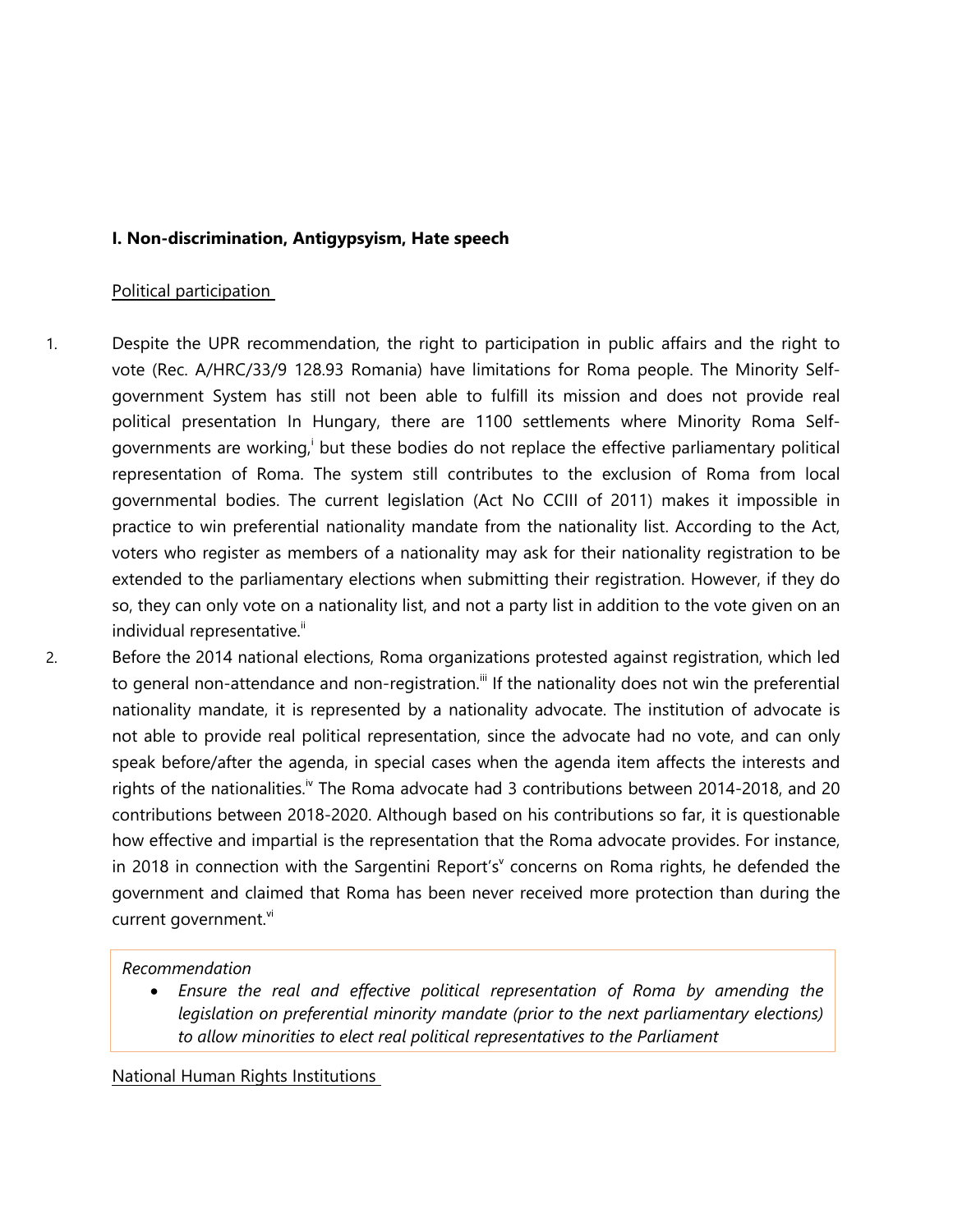3. Despite the UPR recommendations (Rec. A/HRC/33/9 128.32 India), the Equal Treatment Authority was not provided with adequate resources and functional independence, but the Parliament passed the legislation<sup>vii</sup> that merged the Equal Treatment Authority with the Commissioner for Human Rights (Ombudsman institution), without prior assessment. The new legislation was not preceded by any kind of consultation or (formal or informal) dialogue with the civil society, including an impact on human rights. The Equal Treatment Authority was <sup>a</sup> well-

#### *Recommendation*

*Provide financial and functional independence to the equal treatment body*

functioning institution, which has rendered important decisions for the fight against discrimination over recent years. On the contrary, the Ombudsman institution'<sup>s</sup> re-accreditation as <sup>a</sup> Status A Institution by the UN Global Alliance of National Human Rights Institutions was deferred in October 2019.<sup>viii</sup> The appointment process of the incumbent and the adequacy of the Institution'<sup>s</sup> efforts to address all human rights issues and speak out in <sup>a</sup> manner that promotes and protects all human rights remain questionable.

### Cooperation with civil society

- 4. According to the UPR recommendations, Hungary should have been ensuring <sup>a</sup> more effective consultation process with independent civil society (Rec. A/HRC/33/9 128.40 Czech Republic). The most important strategic document on Roma issues, the European Framework for National Roma Integration Strategies also holds that the objectives of the Roma inclusion to be realized at EU, national, regional and local levels can only be reached if the competent authorities clearly commit themselves to the involvement of the Roma NGOs.<sup>ix</sup> However, the space for Roma organization to influence policies affecting them are continuously shrinking. The Deputy State Secretary for Civil and Social Relations at the Prime Minister'<sup>s</sup> Office in relation to the National Cooperative Fund (that is responsible for the state funds dedicated to NGOs) stated that "*We try* to detect organizations which we believe do not perform real work, but have a political agenda we do not agree with." It implies that the state institution does not intend to support organization, which vision do not comply with the government's political view. $^{\mathrm{xi}}$
- 5. The most striking example of the lack of consultation with Roma civil organizations was regarding the most important national document, the national Roma integration strategy. The relevant civil stakeholders had only two weeks for reviewing the 150 page long draft strategy in the middle of the holiday season 2020 with <sup>a</sup> deadline of January 5, 2021. Several civil organizations, including RVF submitted an open letter to the state secretary in charge of European Union development projects to raise awareness the anomalies of the civil society

#### *Recommendation:*

0 *Improve formal dialogue and public consultation between the governmen<sup>t</sup> and civil society, including proposed legislation and strategic documents, as well as relating funds*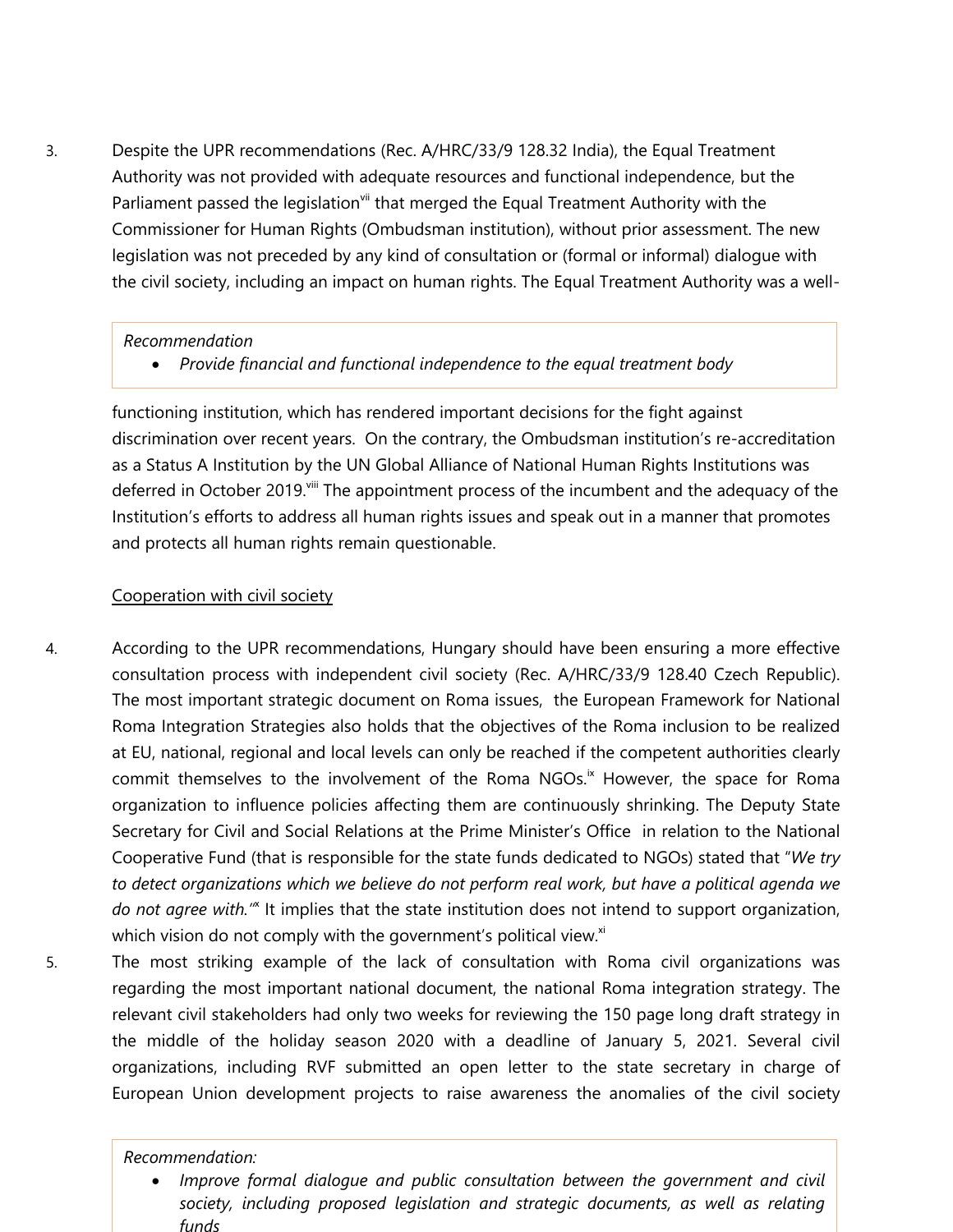dialogue.<sup>×ii</sup>

Hate speech

- 6. Addressing anti-Romani hate speech was an urging issue in the previous cycle and UPR recommendations (for instance Rec. A/HRC/33/9 128.102 China, 128.103. Czech Republic,128.112 Peru, 128.114 Slovenia, 128.115 Russian Federation), and it had lost none from its relevance. Deeply rooted anti-Roma sentiment is still present in Hungary. The study of the Pew Research Centre in 2017 on religious belief and national belonging shows that 54 percent of respondents in Hungary would not be willing to accept Roma as members of their family, 44 percent as neighbors, and 27 percent as citizens of their country.<sup>xiii</sup> According to a report by the Committee against Racism and Intolerance (ECRI), hate speech is not restricted to extremist parties and groups but occurs across the political spectrum.<sup>xiv</sup> This finding still stands today, and nothing illustrates it more than the Gyöngyöspata school segregation case.<sup>w</sup> The aftermath of the Kúria'<sup>s</sup> (Hungarian Supreme Court) decision raises serious concerns about anti-Roma hate speech practice of the political elite and the rule of law in Hungary. The Prime Minister publicly challenged as "unjust" the court ruling which awarded compensation for non-pecuniary damages to around 60 former Roma pupils of Gyöngyöspata for their continued segregation in the local primary school.<sup>xvi</sup> While the deadline for paying the – court ordered – damages had long passed, the Ministry of Human Capacities, as well as the ruling party'<sup>s</sup> MP representing the region kept insisting that the respondents of the lawsuit should be allowed to provide educational opportunities to the plaintiffs instead of the compensation payment. They did so despite the court decision, which refused to consider this option in the course of the trial, and awarded financial compensation as requested by the victims of the segregation. $^{\text{xvii}}$
- 7. Later in February 2020, the Prime Minister announced <sup>a</sup> 'national consultation' on the Gyöngyöspata case and stated that "we take the side of the 80 percent who are decent, working Hungarians." xviii In <sup>a</sup> radio broadcast, Orbán dismissed the Gyöngyöspata case as <sup>a</sup> provocation of Soros organizations, and stated that "there is <sup>a</sup> boundary that <sup>a</sup> Hungarian will never cross, or believes cannot be crossed. That boundary is giving people money for nothing", questioning against the court decision on the compensation.<sup>xix</sup>
- 8. Other political leaders also incited hatred or made anti-Roma remarks. The deputy group leader of the Christian Democratic People's Party posted <sup>a</sup> racist meme on his Facebook page that said "I do not understand... If 80 % of the Hungarian prisoners are Roma, then all the judges are racist?<sup>*"*\*\*</sup> The experiences of RVF's project on online hate speech monitoring<sup>\*\*i</sup> - in cooperation

4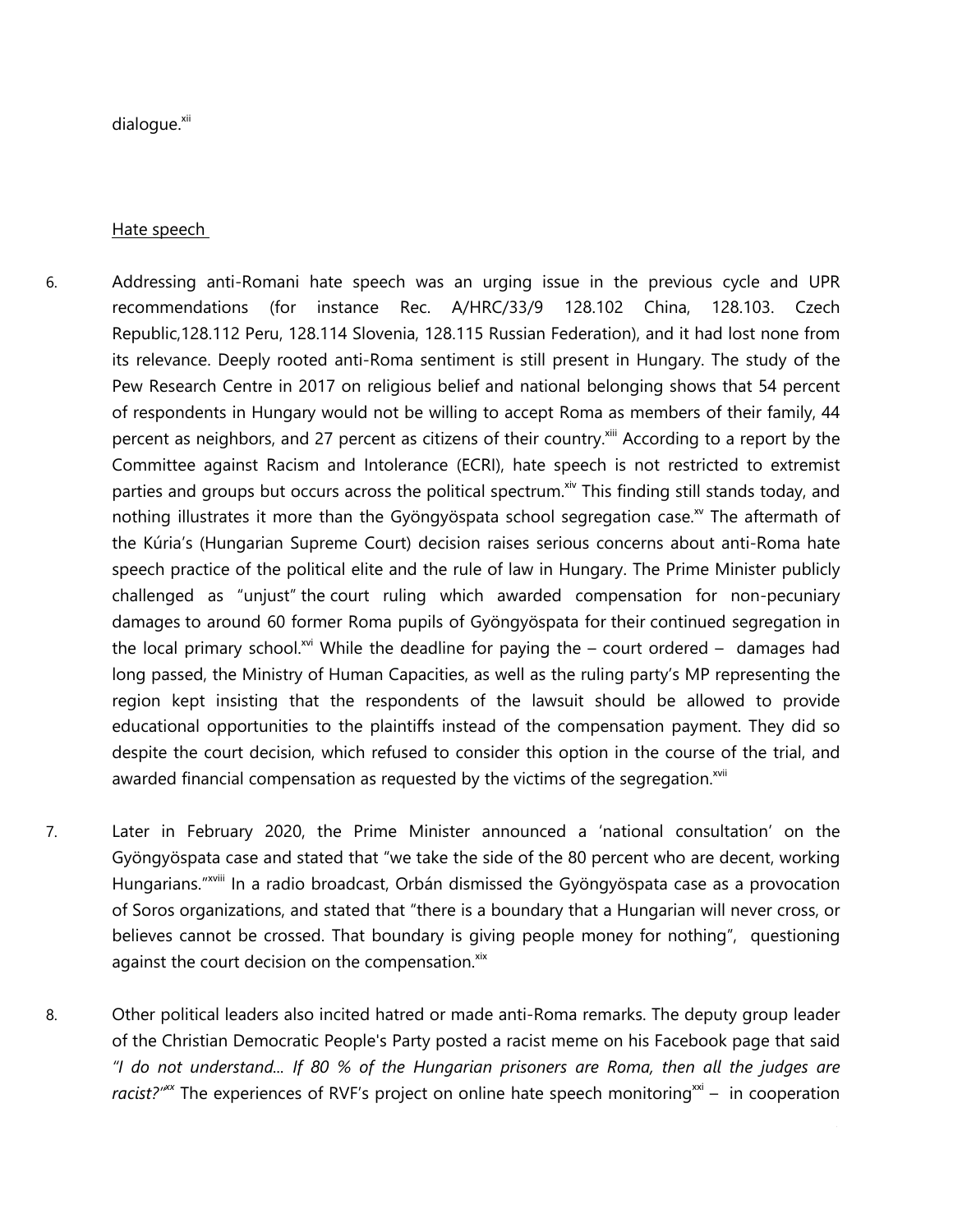with nine other organization across Europe, the PECAO<sup>xxii</sup> – shows that Dóra Duró, the deputy leader of the far-right Our Homeland Movement (Mi Hazánk Mozgalom) political party is one of the most chronic hate content producer among politicians. In one of her posts – and other members' post that was all removed after being reported to Facebook she stated that "Our Homeland Movement is the only one political party that supports segregated education".

#### *Recommendations*

- *Authorities should make greater use of incitement provisions to properly prosecute and punish hate speech*
- *Leaders of all political parties should stand firm and open against all manifestations of anti-Roma hate speech and respond with much stronger anti-hate speech messages in case of incitement to hatred by political actors*
- *There is <sup>a</sup> need for more public-initiated and public-sponsored public awareness and awareness-raising initiatives and educational programs aimed at combating hate speech and eradicating anti-Roma sentiment*
- *An action plan is needed against anti-Romani hate speech with specified programs, financial resources and the involvement of independent civil organizations*

#### **II. Education**

9. The UPR recommendations in the field of education emphasized the importance of integrated education (for instance Rec. A/HRC/33/9 128.67 Lebanon, 128.89 Nigeria), providing access to quality education (Rec. A/HRC/33/9 128.86 Japan), elimination of educational discrimination (Rec. A/HRC/33/9 128.81 Finland, 128.91 Norway). However, the last 5 years were the most devastating period for Romani students since the political change in the Hungarian education system. After the lowering of the mandatory school age, close to 15 per cent of 17-year old students dropped out of public education by 2017. Approximately two thirds of Roma young people between the ages of 18 and 24 are early school leavers, which contributes to the fact that Roma youths who are neither students nor employed is more than four times higher than for non-Roma youths.<sup>xxiii</sup> The Hungarian educational system today is not only not able to compensate for the disadvantages arising from <sup>a</sup> child'<sup>s</sup> social background, but it is actually reinforcing them through the selection and segregation mechanisms present at all levels of public education.<sup>xxiv</sup> As an educational organization working with Roma youth between the age of 16 and 35, we also experience the declining tendencies in the educational system and their disproportionate impact on Roma. After 20 years of work with Roma university students we saw the decline in the number of Roma university students, so we decided to expand the focus our activities and started working with young Roma wishing to study at university - and currently are secondary school students and young Roma, who dropped out before graduation and want to graduate<sup>xxv</sup> - to increase the number of university graduated Roma.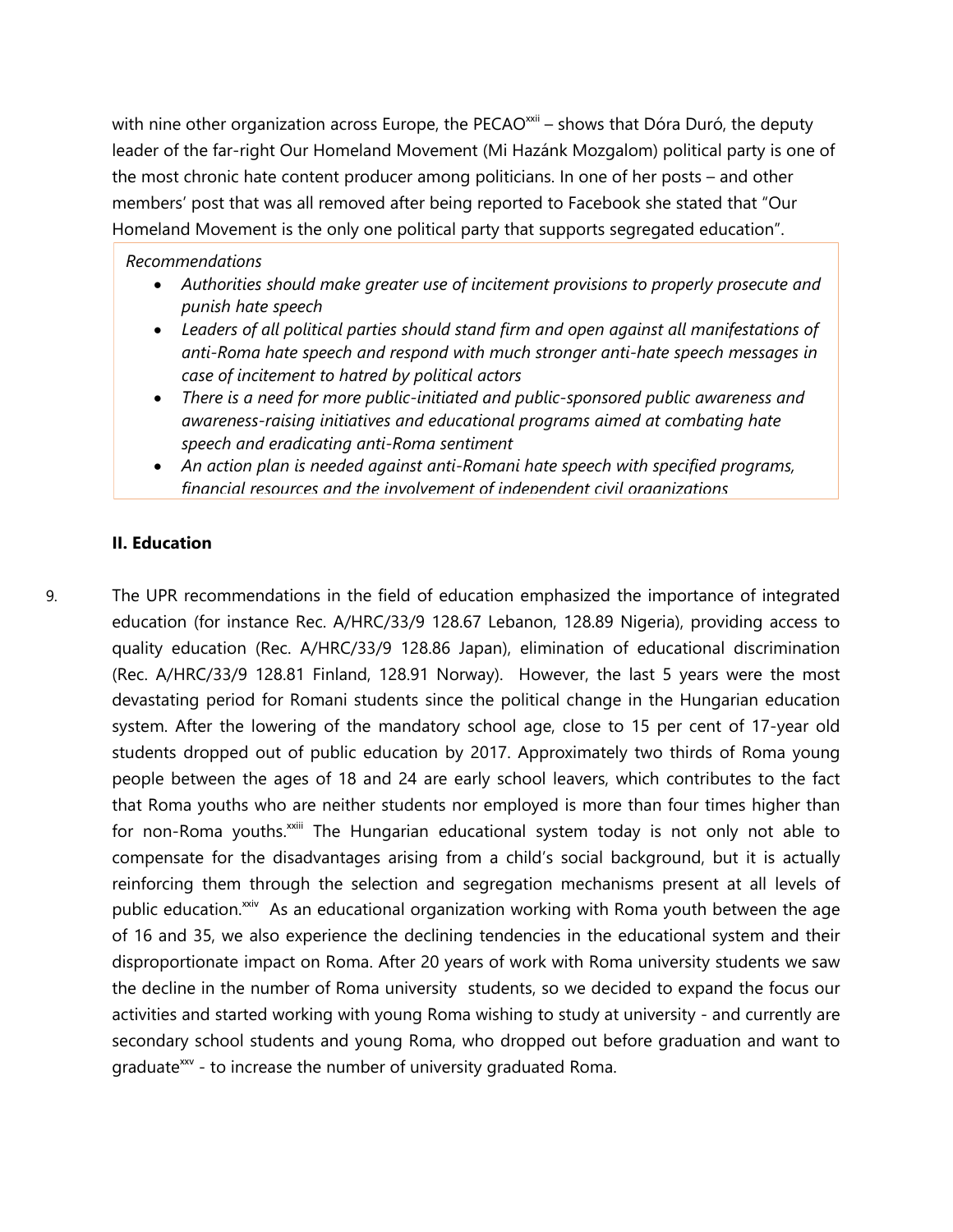- 10. The pandemic and digital education have been having <sup>a</sup> devastating effect on the education of Romani children and youth. Based on a current research,<sup>xxvi</sup> two third of the disadvantaged students were not able to join into digital education, and were left without education during part of the pandemic, while in segregated schools one third of the students dropped out. The most common reasons behind the students' inadequate access to digital education is the lack of infrastructure (computer, internet). Our experience in our university preparation program also supports these findings; nearly 50% of our students requested computer in order to attend online education.<sup>xxvii</sup> Furthermore, we also provided financial support to cover internet cost for every students. The state supported internet has only been covering existing wired internet, however many Roma families have only access to mobil internet.<sup>xxviii</sup>
- 11. In addition to the above-mentioned institutional problems school segregation remains <sup>a</sup> major problem in Hungary. Although the governmen<sup>t</sup> has not done any thorough investigation in more than 10 years on school segregation despite its well-known extension, smaller civil research shows the potential size of the problem. For instance, it was established in 2016 that in one of the sub-regions (Mátészalka), 11 our of 20 state funded public schools were segregated

#### *Recommendations*

- *The State has to assess the segregated institutions and prepare comprehensive desegregation plans*
- *The State should assess the situation of Roma students in cooperation with civil actors and address their needs in targeted action plans with specified funding*
- $\bullet$ *Reinstate compulsory school age limit to 18 years*
- *Introducing and presenting ethnicities must be assigned greater role and significance in the national curriculum and the course books*
- *The history and culture of Roma community should have <sup>a</sup> more significant place In the national curriculum*
- *Effective civil initiatives - in the field of eduction - should enjoy <sup>a</sup> greater suppor<sup>t</sup> from the State, both financially and politically*
- *In related international fundings Roma youth should be mainstreamed, and wellestablished civil organizations should be assigned <sup>a</sup> greater and more specific role in these funding mechanisms*
- *Post-pandemic action plan should be created to mitigate the consequences of the pandemic, with special attention to students, who dropped out and/or did not receive real education during the pandemic*

6

institutions.<sup>xxix</sup>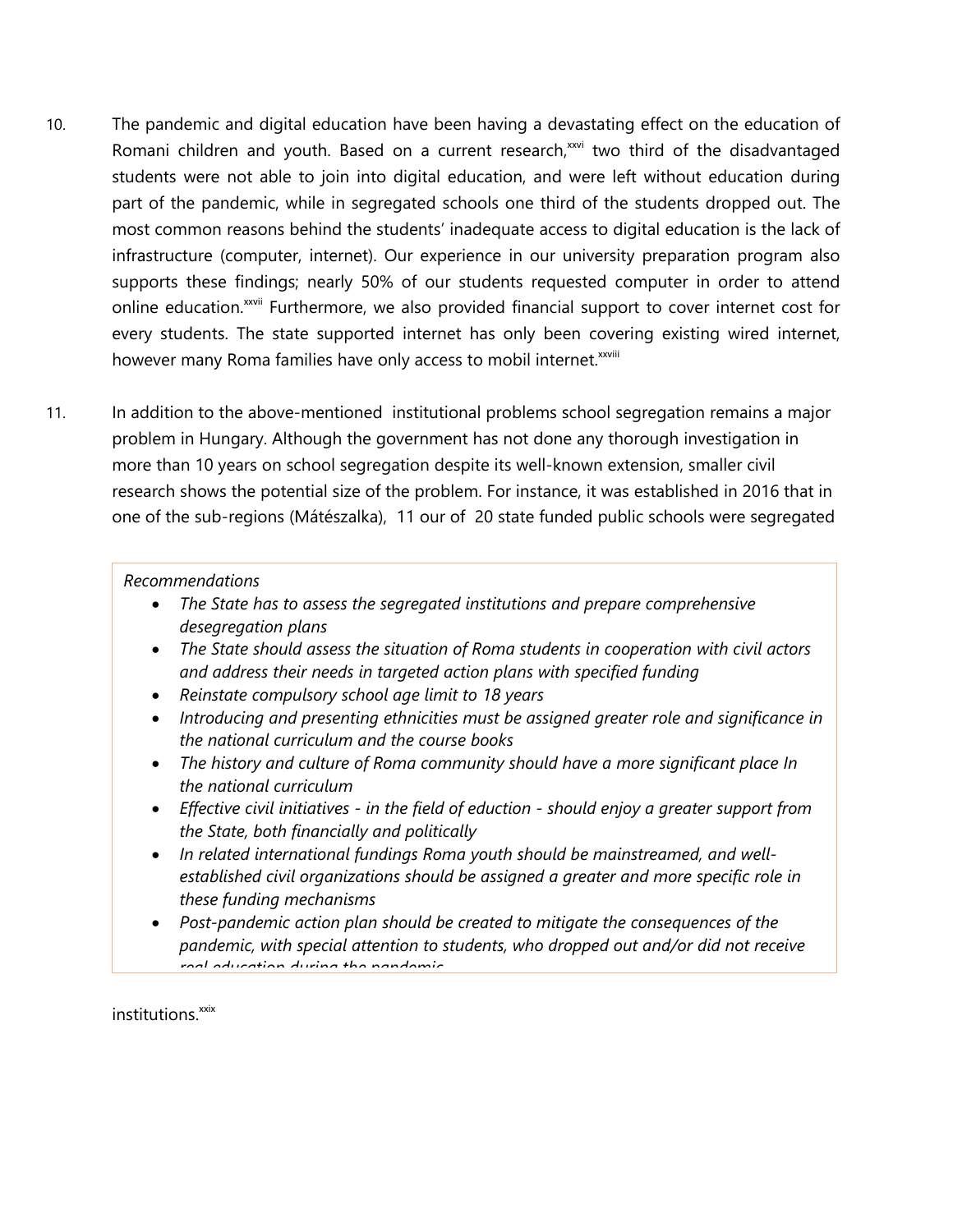ii Civil society monitoring report, 2018, p 12

iii"Nem "Nem túl népszerű <sup>a</sup> nemzetiségi regisztráció" Index.hu, 2014, <https://index.hu/belfold/2014/01/20/nem\_tul\_nepszeru\_a\_nemzetisegi\_regisztracio/>.

iv Act No XXXVI of 2012 on the Parliament, 29. § (2).

v "Report on <sup>a</sup> proposal calling on the Council to determine, pursuant to Article 7(1) of the Treaty on European Union, the existence of <sup>a</sup> clear risk of serious breach by Hungary of the values on which the Union is is founded (2017/2131(INL))" <[https://www.europarl.europa.eu/doceo/document/A-8-2018-0250\\_EN.html](https://www.europarl.europa.eu/doceo/document/A-8-2018-0250_EN.html)>.

vi Hungarian Parliament, National Advocate'<sup>s</sup> contributions <[https://www.parlament.hu/web/guest/szoszolok-](https://www.parlament.hu/web/guest/szoszolok-listaja?p_p_id=hu_parlament_cms_pair_portlet_PairProxy_INSTANCE_yWO8dnVj6v3o&p_p_lifecycle=1&p_p_state=normal&p_p_mode=view&p_auth=mZ9orIzg&_hu_parlament_cms_pair_portlet_PairProxy_INSTANCE_yWO8dnVj6v3o_pairAction=%2Finternet%2Fcplsql%2Fogy_naplo.altnaplek%3FP_CKL%3D41%26P_STILUS%3D%26P_Frak%3Dnull%26P_Kepv%3Dnull%26P_Kepv%3Df761%26P_Szerep_Csop%3Dnull%26P_Szerep_Csop%3Da%26P_Szerep_Csop%3Di%26P_Szerep_Csop%3Dn%26P_Szerep_Csop%3Dp%26P_Szerep_Csop%3Du%26P_Szerep%3Dnull%26P_Aktus%3Dnull%26P_Tech_Szerep%3Dnull%26P_Ifotip%3Dnull%26P_Itipus%3Dnull%26p_skip_rec%3D16)

[listaja?p\\_p\\_id=hu\\_parlament\\_cms\\_pair\\_portlet\\_PairProxy\\_INSTANCE\\_yWO8dnVj6v3o&p\\_p\\_lifecycle=1&p\\_](https://www.parlament.hu/web/guest/szoszolok-listaja?p_p_id=hu_parlament_cms_pair_portlet_PairProxy_INSTANCE_yWO8dnVj6v3o&p_p_lifecycle=1&p_p_state=normal&p_p_mode=view&p_auth=mZ9orIzg&_hu_parlament_cms_pair_portlet_PairProxy_INSTANCE_yWO8dnVj6v3o_pairAction=%2Finternet%2Fcplsql%2Fogy_naplo.altnaplek%3FP_CKL%3D41%26P_STILUS%3D%26P_Frak%3Dnull%26P_Kepv%3Dnull%26P_Kepv%3Df761%26P_Szerep_Csop%3Dnull%26P_Szerep_Csop%3Da%26P_Szerep_Csop%3Di%26P_Szerep_Csop%3Dn%26P_Szerep_Csop%3Dp%26P_Szerep_Csop%3Du%26P_Szerep%3Dnull%26P_Aktus%3Dnull%26P_Tech_Szerep%3Dnull%26P_Ifotip%3Dnull%26P_Itipus%3Dnull%26p_skip_rec%3D16) [p\\_state=normal&p\\_p\\_mode=view&p\\_auth=mZ9orIzg&\\_hu\\_parlament\\_cms\\_pair\\_portlet\\_PairProxy\\_INSTA](https://www.parlament.hu/web/guest/szoszolok-listaja?p_p_id=hu_parlament_cms_pair_portlet_PairProxy_INSTANCE_yWO8dnVj6v3o&p_p_lifecycle=1&p_p_state=normal&p_p_mode=view&p_auth=mZ9orIzg&_hu_parlament_cms_pair_portlet_PairProxy_INSTANCE_yWO8dnVj6v3o_pairAction=%2Finternet%2Fcplsql%2Fogy_naplo.altnaplek%3FP_CKL%3D41%26P_STILUS%3D%26P_Frak%3Dnull%26P_Kepv%3Dnull%26P_Kepv%3Df761%26P_Szerep_Csop%3Dnull%26P_Szerep_Csop%3Da%26P_Szerep_Csop%3Di%26P_Szerep_Csop%3Dn%26P_Szerep_Csop%3Dp%26P_Szerep_Csop%3Du%26P_Szerep%3Dnull%26P_Aktus%3Dnull%26P_Tech_Szerep%3Dnull%26P_Ifotip%3Dnull%26P_Itipus%3Dnull%26p_skip_rec%3D16) [NCE\\_yWO8dnVj6v3o\\_pairAction=%2Finternet%2Fcplsql%2Fogy\\_naplo.altnaplek%3FP\\_CKL%3D41%26P\\_ST](https://www.parlament.hu/web/guest/szoszolok-listaja?p_p_id=hu_parlament_cms_pair_portlet_PairProxy_INSTANCE_yWO8dnVj6v3o&p_p_lifecycle=1&p_p_state=normal&p_p_mode=view&p_auth=mZ9orIzg&_hu_parlament_cms_pair_portlet_PairProxy_INSTANCE_yWO8dnVj6v3o_pairAction=%2Finternet%2Fcplsql%2Fogy_naplo.altnaplek%3FP_CKL%3D41%26P_STILUS%3D%26P_Frak%3Dnull%26P_Kepv%3Dnull%26P_Kepv%3Df761%26P_Szerep_Csop%3Dnull%26P_Szerep_Csop%3Da%26P_Szerep_Csop%3Di%26P_Szerep_Csop%3Dn%26P_Szerep_Csop%3Dp%26P_Szerep_Csop%3Du%26P_Szerep%3Dnull%26P_Aktus%3Dnull%26P_Tech_Szerep%3Dnull%26P_Ifotip%3Dnull%26P_Itipus%3Dnull%26p_skip_rec%3D16) [ILUS%3D%26P\\_Frak%3Dnull%26P\\_Kepv%3Dnull%26P\\_Kepv%3Df761%26P\\_Szerep\\_Csop%3Dnull%26P\\_Sze](https://www.parlament.hu/web/guest/szoszolok-listaja?p_p_id=hu_parlament_cms_pair_portlet_PairProxy_INSTANCE_yWO8dnVj6v3o&p_p_lifecycle=1&p_p_state=normal&p_p_mode=view&p_auth=mZ9orIzg&_hu_parlament_cms_pair_portlet_PairProxy_INSTANCE_yWO8dnVj6v3o_pairAction=%2Finternet%2Fcplsql%2Fogy_naplo.altnaplek%3FP_CKL%3D41%26P_STILUS%3D%26P_Frak%3Dnull%26P_Kepv%3Dnull%26P_Kepv%3Df761%26P_Szerep_Csop%3Dnull%26P_Szerep_Csop%3Da%26P_Szerep_Csop%3Di%26P_Szerep_Csop%3Dn%26P_Szerep_Csop%3Dp%26P_Szerep_Csop%3Du%26P_Szerep%3Dnull%26P_Aktus%3Dnull%26P_Tech_Szerep%3Dnull%26P_Ifotip%3Dnull%26P_Itipus%3Dnull%26p_skip_rec%3D16) [rep\\_Csop%3Da%26P\\_Szerep\\_Csop%3Di%26P\\_Szerep\\_Csop%3Dn%26P\\_Szerep\\_Csop%3Dp%26P\\_Szerep\\_C](https://www.parlament.hu/web/guest/szoszolok-listaja?p_p_id=hu_parlament_cms_pair_portlet_PairProxy_INSTANCE_yWO8dnVj6v3o&p_p_lifecycle=1&p_p_state=normal&p_p_mode=view&p_auth=mZ9orIzg&_hu_parlament_cms_pair_portlet_PairProxy_INSTANCE_yWO8dnVj6v3o_pairAction=%2Finternet%2Fcplsql%2Fogy_naplo.altnaplek%3FP_CKL%3D41%26P_STILUS%3D%26P_Frak%3Dnull%26P_Kepv%3Dnull%26P_Kepv%3Df761%26P_Szerep_Csop%3Dnull%26P_Szerep_Csop%3Da%26P_Szerep_Csop%3Di%26P_Szerep_Csop%3Dn%26P_Szerep_Csop%3Dp%26P_Szerep_Csop%3Du%26P_Szerep%3Dnull%26P_Aktus%3Dnull%26P_Tech_Szerep%3Dnull%26P_Ifotip%3Dnull%26P_Itipus%3Dnull%26p_skip_rec%3D16) [sop%3Du%26P\\_Szerep%3Dnull%26P\\_Aktus%3Dnull%26P\\_Tech\\_Szerep%3Dnull%26P\\_Ifotip%3Dnull%26P\\_I](https://www.parlament.hu/web/guest/szoszolok-listaja?p_p_id=hu_parlament_cms_pair_portlet_PairProxy_INSTANCE_yWO8dnVj6v3o&p_p_lifecycle=1&p_p_state=normal&p_p_mode=view&p_auth=mZ9orIzg&_hu_parlament_cms_pair_portlet_PairProxy_INSTANCE_yWO8dnVj6v3o_pairAction=%2Finternet%2Fcplsql%2Fogy_naplo.altnaplek%3FP_CKL%3D41%26P_STILUS%3D%26P_Frak%3Dnull%26P_Kepv%3Dnull%26P_Kepv%3Df761%26P_Szerep_Csop%3Dnull%26P_Szerep_Csop%3Da%26P_Szerep_Csop%3Di%26P_Szerep_Csop%3Dn%26P_Szerep_Csop%3Dp%26P_Szerep_Csop%3Du%26P_Szerep%3Dnull%26P_Aktus%3Dnull%26P_Tech_Szerep%3Dnull%26P_Ifotip%3Dnull%26P_Itipus%3Dnull%26p_skip_rec%3D16) [tipus%3Dnull%26p\\_skip\\_rec%3D16](https://www.parlament.hu/web/guest/szoszolok-listaja?p_p_id=hu_parlament_cms_pair_portlet_PairProxy_INSTANCE_yWO8dnVj6v3o&p_p_lifecycle=1&p_p_state=normal&p_p_mode=view&p_auth=mZ9orIzg&_hu_parlament_cms_pair_portlet_PairProxy_INSTANCE_yWO8dnVj6v3o_pairAction=%2Finternet%2Fcplsql%2Fogy_naplo.altnaplek%3FP_CKL%3D41%26P_STILUS%3D%26P_Frak%3Dnull%26P_Kepv%3Dnull%26P_Kepv%3Df761%26P_Szerep_Csop%3Dnull%26P_Szerep_Csop%3Da%26P_Szerep_Csop%3Di%26P_Szerep_Csop%3Dn%26P_Szerep_Csop%3Dp%26P_Szerep_Csop%3Du%26P_Szerep%3Dnull%26P_Aktus%3Dnull%26P_Tech_Szerep%3Dnull%26P_Ifotip%3Dnull%26P_Itipus%3Dnull%26p_skip_rec%3D16)>.

vii Hungarian Parliament, Bill proposal related Equal Treatment Authority <<https://www.parlament.hu/irom41/13631/13631.pdf>>.

viii GANHRI Sub-Committee on Accreditation Report – October 2019 <[https://nhri.ohchr.org/EN/AboutUs/GANHRIAccreditation/Documents/SCA%20Report%20October%202](https://nhri.ohchr.org/EN/AboutUs/GANHRIAccreditation/Documents/SCA%20Report%20October%202019%20English.pdf) [019%20English.pdf](https://nhri.ohchr.org/EN/AboutUs/GANHRIAccreditation/Documents/SCA%20Report%20October%202019%20English.pdf)>.

IX "Hungarian National Social Inclusion Strategy II. Those permanently in need - children living in poor families - The Roma (2011-2020)",Ministry of Human Recourses, State Secretariat for Social and Societal Inclusion, Budapest, September 2014, p. 128. Available at: <https://bit.ly/2N8xkUb>

x "Interview with the Deputy State Secretary for Civil and Social Relations at the Prime Minister'<sup>s</sup> Office" <[https://www.echotv.hu/hirek/2019/01/07/civil-szervezetek-](https://www.echotv.hu/hirek/2019/01/07/civil-szervezetek-figyelem?fbclid=IwAR3Gp5QQsVw_QiwOk81i5H2-yNGyH88CUZad9IJkjx4pjY1MPfiKQA4eyYE)

[figyelem?fbclid=IwAR3Gp5QQsVw\\_QiwOk81i5H2-yNGyH88CUZad9IJkjx4pjY1MPfiKQA4eyYE](https://www.echotv.hu/hirek/2019/01/07/civil-szervezetek-figyelem?fbclid=IwAR3Gp5QQsVw_QiwOk81i5H2-yNGyH88CUZad9IJkjx4pjY1MPfiKQA4eyYE)>.

xi "Él<sup>ő</sup> adásban vallotta be az államtitkár, hogy <sup>a</sup> kormány politikai alapon dönt <sup>a</sup> civil támogatásokról" hvg.hu, 2019.

<https://hvg.hu/itthon/20190107\_Elo\_adasban\_vallotta\_be\_az\_allamtitkar\_hogy\_a\_kormany\_politikai\_alapo n dont a civilek tamogatasokrol>.

<sup>xii</sup> Open letter to the state secretary in charge of European Union development projects <https://civilizacio.net/hu/hirek-jegyzetek/nylt-levl-a-trsadalmi-dr-gosthzy-szabolcseurpai-unisfejlesztsekrt-felels-llamtitkr-rszre>.

xiii "Religious Belief and National Belonging in Central and Eastern Europe", Pew Research Center, May 2017, <https://assets.pewresearch.org/wp-content/uploads/sites/11/2017/05/15120244/CEUP-FULL-REPORT.pdf>.

<sup>xiv</sup>"ECRI report on Hungary (fifth monitoring cycle)", 2015, p 9 <<u>https://rm.coe.int/fifth-report-on-</u> [hungary/16808b57e8](https://rm.coe.int/fifth-report-on-hungary/16808b57e8)>.

<sup>&</sup>lt;sup>i</sup> "Civil society monitoring report on implementation of the national Roma integration strategy in Hungary" 2018, p 7 <https://cps.ceu.edu/sites/cps.ceu.edu/files/attachment/basicpage/3034/rcm-civilsociety-monitoring-report-1-hungary-2017-eprint-fin.pdf>.